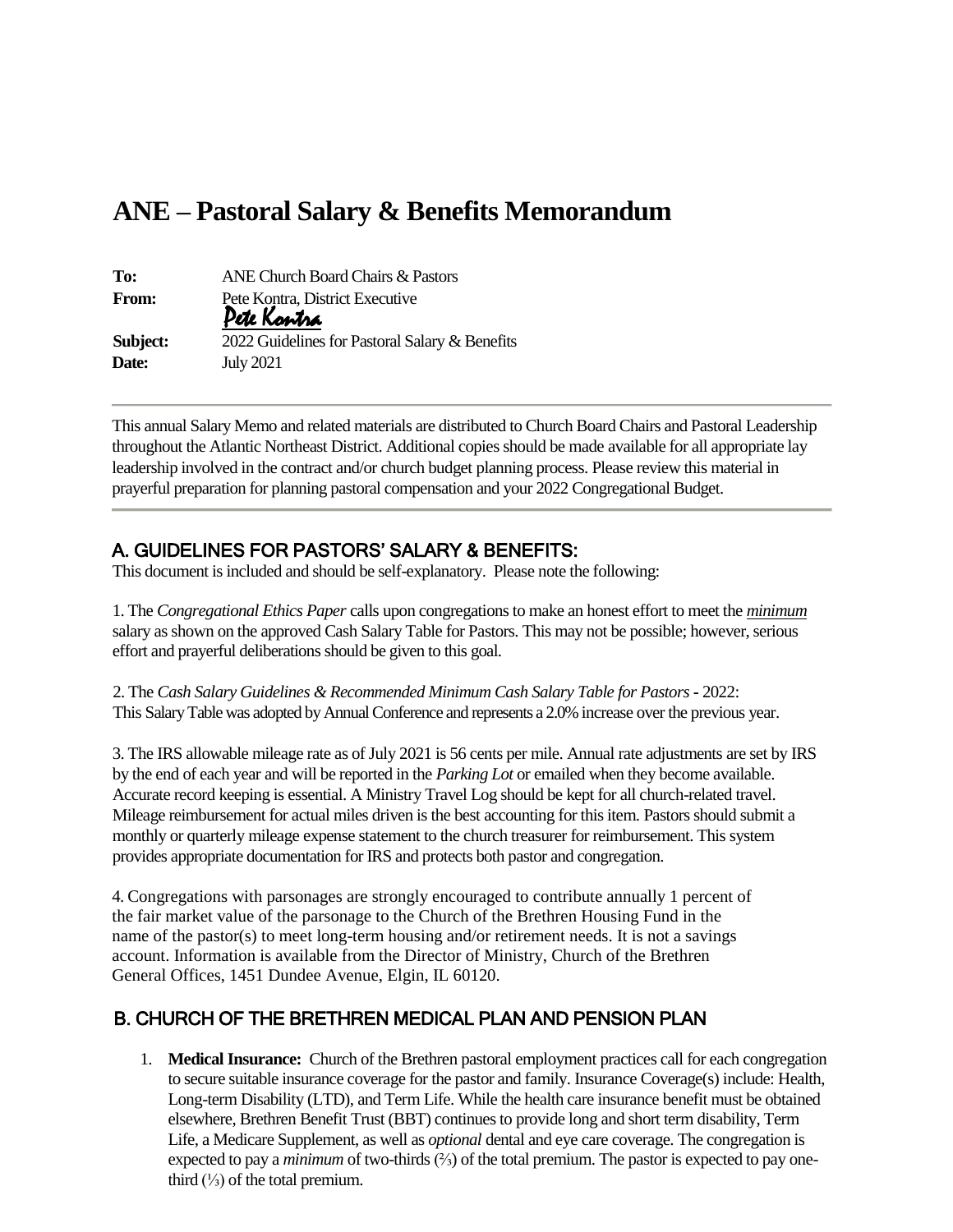2. **The Brethren Pension Plan:** See Guidelines for Pastors' Salaries and Benefits for instructions in calculating the pension amounts (Section I, Item C). Copy attached. All insurance and pension questions should be directed to Brethren Benefit Trust by calling: 1-800-746-1505.

# C. ANNUAL CONFERENCE & DISTRICT CONFERENCE:

| 2022 Church of the Brethren Annual Conference                                                                                                                                                                                                                                                                             |                  |
|---------------------------------------------------------------------------------------------------------------------------------------------------------------------------------------------------------------------------------------------------------------------------------------------------------------------------|------------------|
| Location: Omaha, Nebraska                                                                                                                                                                                                                                                                                                 |                  |
| Dates: July 10-14, 2022                                                                                                                                                                                                                                                                                                   |                  |
| Annual Conference expense estimates for 2022 are as follows:<br>TRAVEL + SHUTTLE + AIRPORT PARKING<br>Airfare, mileage, rental and/or other forms of travel from<br>various locations throughout ANE will need to be explored<br>on your own. Expenses will vary according<br>to method of travel and departure location. | $$300 - 450$     |
| LODGING + TAX + HOTEL PARKING<br>4 nights at A.C. @ \$150/night                                                                                                                                                                                                                                                           | \$600            |
| <b>MEALS: GENERAL / TRAVEL /EVENT</b><br>5 days @ \$40/day - includes travel day(s)                                                                                                                                                                                                                                       | \$200            |
| <b>REGISTRATION &amp; A.C. BOOK</b><br>* Projected advanced registration fee: non-delegate (\$105); delegate fee (\$310)                                                                                                                                                                                                  | \$105-310*       |
| <b>MISCELLANEOUS EXPENSES</b><br>Tips, Tolls, Shuttle Service, & Etc.                                                                                                                                                                                                                                                     | \$75             |
| 2022 ANNUAL CONFERENCE ESTIMATED EXPENSE RANGE:                                                                                                                                                                                                                                                                           | $$1,280 - 1,635$ |

#### **District Conference 2022**

Location: Elizabethtown College Dates: To be determined by Program and Arrangements Committee Cost: \$50 should cover all expenses for District Conference\* \*Amount does not include travel reimbursement or lodging

# D. GRACE NOTES TO LAY LEADERS:

- Seek God's best for your pastor and family.
- Cheerfully care for the financial and emotional needs of your pastor, spouse, and family.
- Find ways to express genuine appreciation and encouragement for your pastor: Plan a Pastor Appreciation Sunday – *October is Pastor Appreciation Month* / Ministry Celebration / Spouse Appreciation Event / Pastor-Spouse Weekend Getaway / Birthday Blessing / … Be creative!
- Pray for your pastor and family on a regular basis.
- Be a blessing to your pastor and family.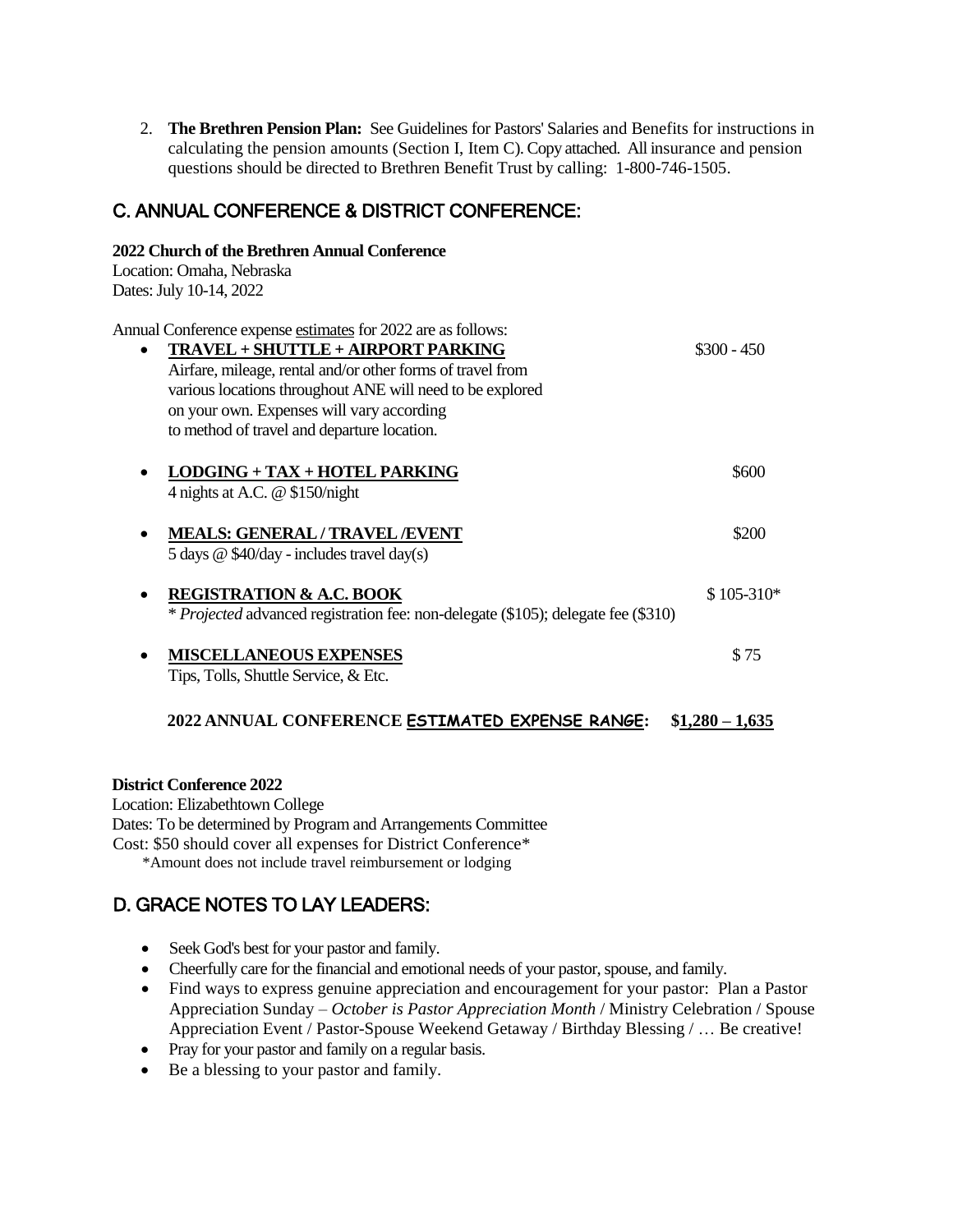# E. BUSINESS NOTES TO LAY LEADERS:

• **Complete & Return a signed copy of the** *Renewal Agreement* **(see attachment) to the ANE District Office no later than January 31, 2022.** This important document is a part of your Pastor's official Ministry File and employment history.

# F. CONGREGATIONAL GIVING TO DISTRICT MINISTRIES:

Finally, I am asking that your congregation adopt the recommended \$55.00 per member Self-Allocation Goal established to support ANE's Ministry Investment Plan – District Budget. Your congregation's strong financial support is ANE's **only** significant means of financing our common vision and ministry. District Staff and District Board are working hard to encourage and develop faithful pastoral and lay leadership; to manage a strong Pastoral Placement Process; to provide exciting and relevant district-wide youth ministry; to lend support to a broad variety of congregational requests and needs; to promote the planting of new congregations; to advance Kingdom-work through multi-cultural experiences, work camps, service projects, disaster relief, evangelism, non-violent witness; to forward international cultural connections, as well as to partner with local congregations to elevate our mutual vision of developing **"spiritually healthy New Testament congregations who covenant and network together to further the Kingdom of God."**

Attachments: (4)

- Guidelines for Pastors' Salaries and Benefits Office of Ministry Document **pages 1-6**
- 2022 Cash Salary Guidelines **page 7**
- 2022 Recommended Minimum Cash Salary Table for Pastors **page 8**
- Renewal Agreement for Pastors and Congregations **pages 9-12**

**\*A fillable renewal agreement is available online for download and completion, as noted below**

Documents are located online at:

# **www.brethren.org/ministryoffice**

Here you will be able to access:

- Salary Guidelines and the current Salary Table.
- The Renewal Agreement is also available here.
- Please note other ministry-related forms and documents for your use.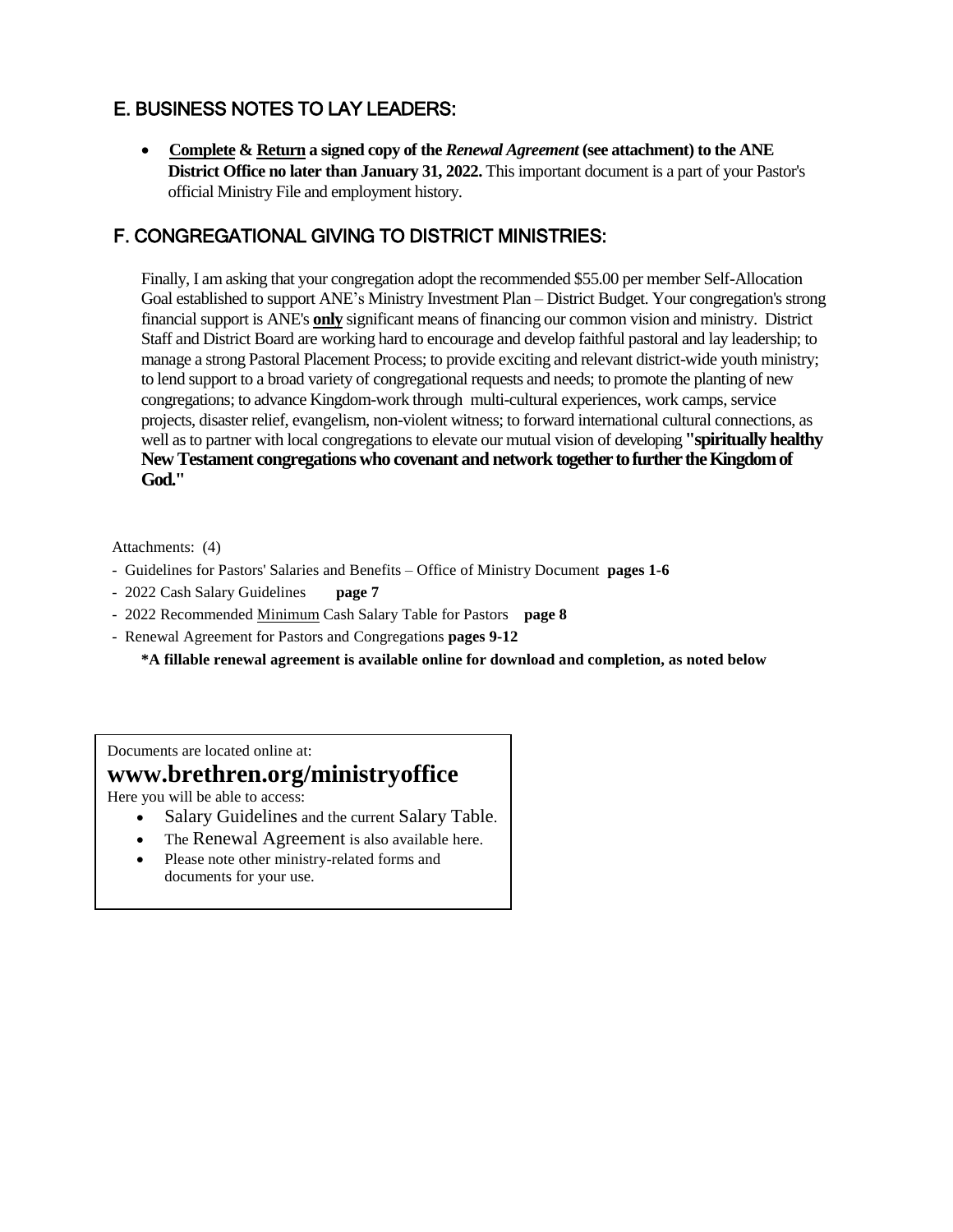# CHURCH OF THE BRETHREN

# **GUIDELINES FOR PASTOR'S SALARIES AND BENEFITS**

The congregation asks a designated group (executive committee, ministry committee, or other group) to negotiate a fair and equitable compensation package with the pastor(s). Since that designated group varies in different settings, this document will simply refer to the congregation. *The guidelines suggested here are recommendations for use for negotiation between the pastor(s) and the congregation with the assistance of a District Executive/Minister (or designee*). These guidelines, while stated broadly with a full-time pastor in mind, are adaptable to local situations, including part-time service. As pastors move from one location to another, an attempt needs to be made to provide uniform procedures for determining their fair compensation. It is with that in mind that these guidelines should be used.

• *If congregations find it impossible to meet the guidelines or to provide benefits, there is an ethical obligation to discuss the reasons and their implications with the pastor and to plan in good faith to meet the recommended scale and benefits as soon as possible. If, in the midst of open and honest discussion, it clear that scale and benefits are beyond reach, the job description should be immediately adjusted to match salary and benefits with expectations and time requirements*. ("Congregational Ethics Polity in the Church of the Brethren," approved by 2014 Annual Conference)

The cash salary exhibit, the renewal agreement, and a start-up agreement form will be sent to District Executives/Ministers following Annual Conference each year.

District Executives/Ministers are always available as consultants in the pastor/congregation relationship and should participate at least once every three (3) years in the review of pastoral performance.

#### **I. COMPENSATION**

#### **A. Cash Salary**

There is one base factor as a beginning point in the Recommended Minimum Cash Salary for Pastors; this factor is adjusted annually. The adjusted figures and minimum salary table will be furnished after Annual Conference each year by the Director of Ministry and may be found at *[http://www.brethren.org/ministryoffice.](http://www.brethren.org/ministryoffice)*

#### 1. Education

The recommended cash salary assumes the Master of Divinity degree as the standard educational level for full-time pastors. However, in recognition of the variety of educational levels for many who are approved for ministry, two additional columns are shown. It is assumed that individuals in these categories have had educational programs for ministry approved by their District Ministry Commission and/or District Board; approved programs include Training in Ministry Program (TRIM), Education for Shared Ministry (EFSM), and district-administered Academy Certified Training Systems (ACTS).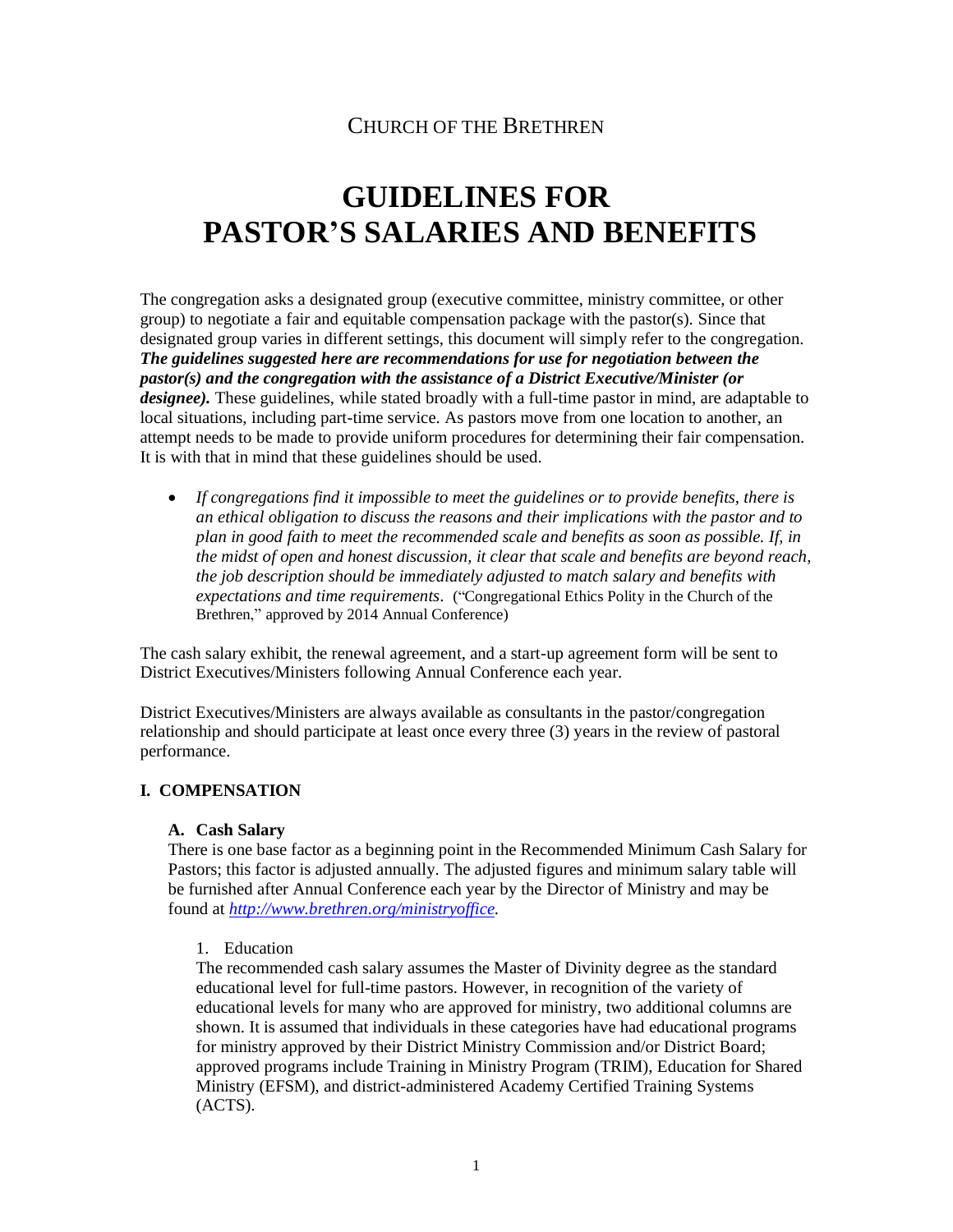#### 2. Experience

Experience differential is computed up to thirty (30) years of experience. Larger increases are given in the beginning years of a pastor's career than in the later years. After thirty (30) years, the congregation and pastor(s) need to negotiate a yearly increment that reflects cost of living and additional experience.

#### 3. Social Security

Ministers, for Social Security purposes, are self-employed and are responsible for the total Social Security payment. The base salary figure is built on that assumption.

#### **B. Housing**

Congregations are encouraged to be sensitive to the housing needs of the pastoral family.

For congregations without parsonages, the fair rental value of a parsonage or a housing allowance is considered part of the pastor's total income. Total income is also used for computing pension, long-term disability, and Social Security. When the pastor(s) and the congregation agree to a housing allowance, the amount of that allowance should be the equivalent of fair rental housing for that community.

For tax purposes the congregation, via action by the church board (or an equivalent body), may declare a larger amount for housing than mentioned in the previous paragraph. The amount of this allowance should be recorded annually in the board minutes. This larger amount is allowed by the IRS to include the costs for utilities, furnishings, home improvements, etc. The pastor(s) will need to verify these expenses with the proper receipts.

Congregations with parsonages may declare a portion of the base salary for utilities, furnishings, etc., and this action should be recorded in the board minutes. The pastor(s) will need to verify these expenses with the proper receipts.

Congregations with parsonages are strongly encouraged to contribute annually 1 percent of the fair market value of the parsonage to the Church of the Brethren Housing Fund in the name of the pastor(s) to meet long-term housing and/or retirement needs. It is not a savings account. Information is available from the Director of Ministry, Church of the Brethren General Offices, 1451 Dundee Avenue, Elgin, IL 60120.

#### **C. Pension Plan**

Participation in a pension plan assures our pastors and families of the church's support in retirement years. Congregations in the Church of the Brethren are expected to contribute to a pension plan. The Church of the Brethren Benefit Trust operates the denomination's pension plan.

Brethren Benefit Trust pension figures are determined by adding to the cash salary one of the following:

- a. Twenty (20) percent of cash salary, or
- b. Fair annual rental value of the parsonage, or
- c. Housing allowance for those who receive one.

Of that figure, congregations pay 12 percent (11 percent to the pastor's account, 1 percent to the Church Workers Assistance Plan), and pastors pay 4 percent at the beginning of the month or quarter (depending on the method elected) directly to the Brethren Benefit Trust.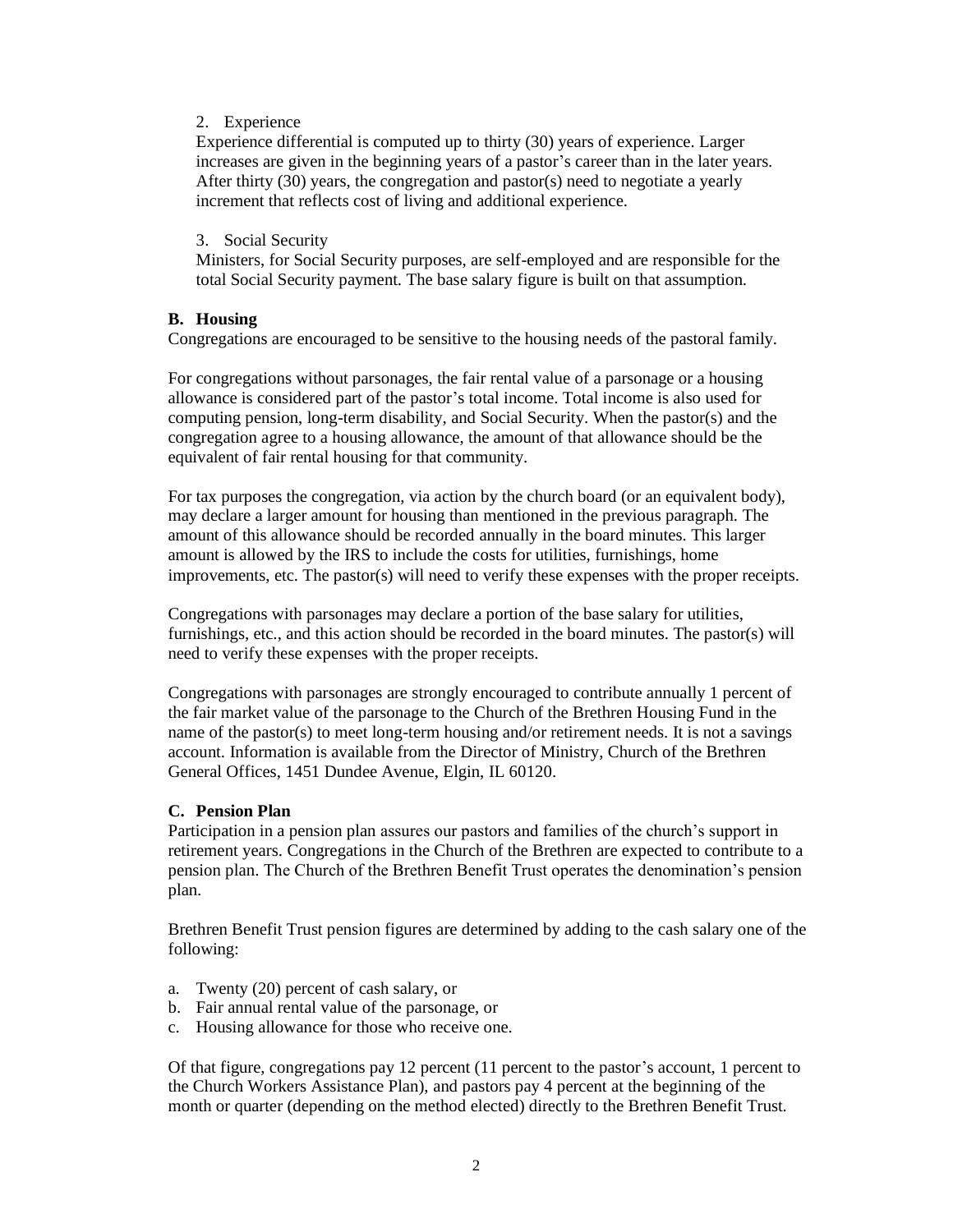Pastors may tax shelter their portion and may make additional contributions to the Pension Plan. Information about the Pension Plan and Tax Deferred Annuity option can be obtained directly from Brethren Benefit Trust, 1505 Dundee Avenue, Elgin, IL 60120.

If a congregation and pastor select a pension plan other than the preferred plan of Brethren Benefit Trust, they are expected to use the same standards to calculate the pastor's pension benefit.

#### **D. Medical Insurance Plan**

Medical insurance coverage for the pastor and family are valued and important components of the pastoral benefits package. The pastor(s) and the congregation should participate in a medical insurance plan that provides just and equitable insurance coverage. The plan shall be mutually agreed upon by the pastor and congregation.

The following standards apply to medical insurance coverage:

- Standard inpatient facility services such as hospitalization and surgery.
- Standard outpatient facility services such as physician/specialist services, oncology treatment services, home health care, medical supplies & equipment, etc.
- Standard adult preventive care services such as routine physical exams, diagnostic screening, women's routine exams, immunizations, etc.
- Standard pediatric care services such as routine physical exams, pediatric immunizations, routine diagnostic screening, etc.
- Hospice services both inpatient and outpatient
- Mental health services both inpatient and outpatient including individual/family counseling.
- Major medical
- Prescription drug benefit

The following coverage and standards should also be included (available through BBT):

- Term life insurance  $-$  \$50,000
- Long Term Disability

The following minimum standards apply to medical insurance benefits:

- Premiums are divided on a 2:1 ratio between the congregation and the pastor(s).
- The congregation is responsible for paying 100% of the additional cost if a pastor/congregation elects to insure the pastor under the spouse's plan.
- Plan deductible rates  $-$  \$500 per person, \$1,000 per family, and a minimum coinsurance rate of 50% for in-network services.
- Congregations/pastor(s) who select a high deductible plan eligible for a Health Savings Account will include a contribution to the Health Savings Account from the congregation on behalf of the pastor. The minimum contribution is \$1,000 for family medical plans and \$500 for individual plans.

Dental, eye, long term care, and flex spending accounts are optional benefits.

#### **E. Days Off, Vacation, and National Holidays**

The pastor(s) should take off a day and a half per week, being free from parish responsibilities except for crisis ministries.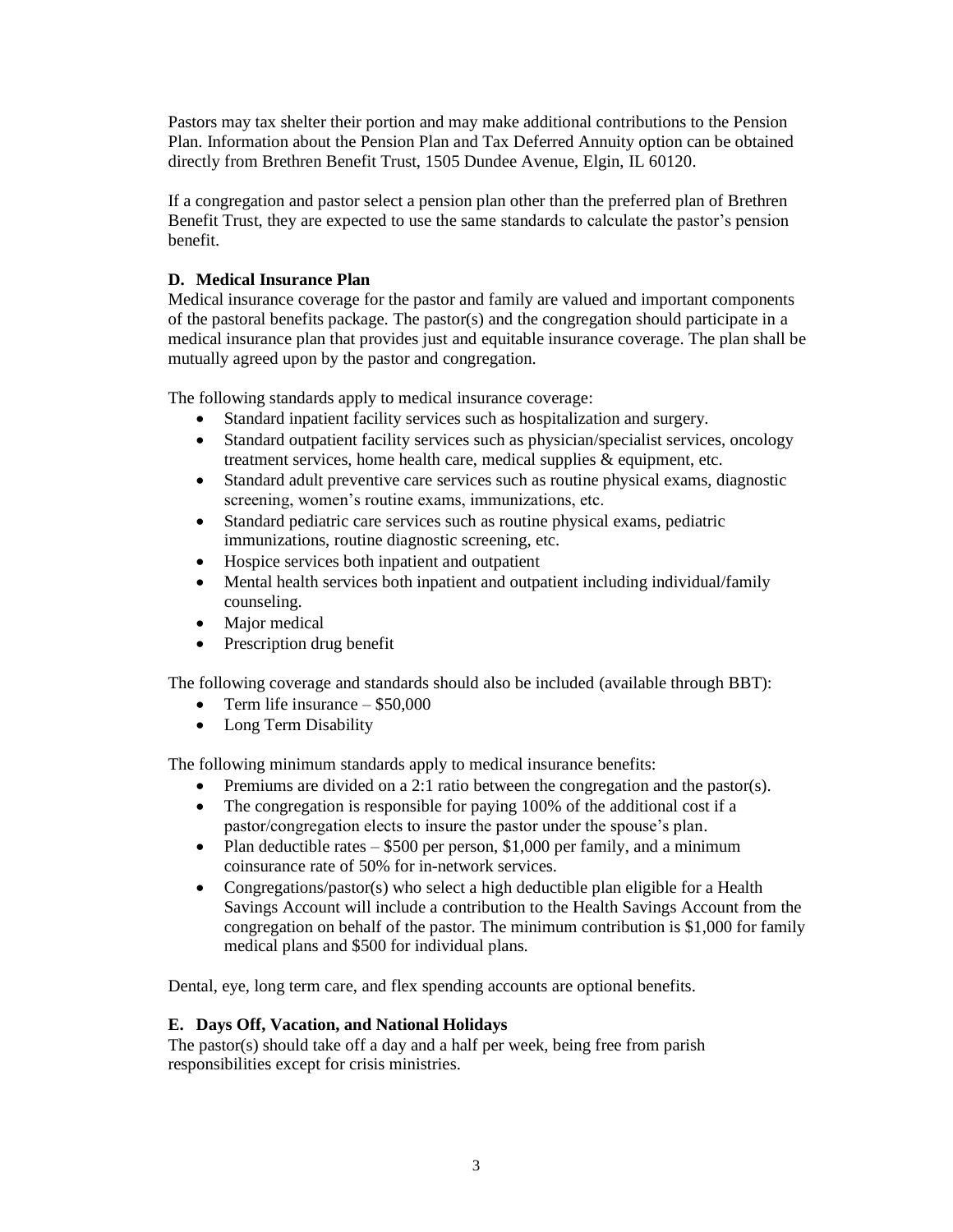Vacation is based on total years of ministerial service. The pastor(s) should receive vacation time in the year it is earned:

- \$ Three (3) weeks for the first three (3) years of service;
- $\text{\$}$  Four (4) weeks for years four-twenty (4-20); and
- $\frac{1}{2}$  Five (5) weeks after twenty (20) years.

Vacation time shall be taken at a time mutually agreed upon by pastor(s) and the congregation.

Paid national holidays should be mutually agreed upon.

#### **F. Special Circumstances**

The pastor(s) shall be granted thirty (30) days for special circumstances (paternity/maternity, sickness, death in the family, other crises) beginning with the first year of career service and then ten (10) days for each succeeding year accumulating to no more than ninety (90) days. Upon request, the pastor(s) shall be granted this released time for special circumstances with the approval of the congregation. The congregation shall not be required to pay any accrued days for special circumstances after the pastor's service is terminated. Accurate records should be kept by the church. The accumulated days move with the pastor(s).

#### **II. PASTOR-RELATED EXPENSES**

#### **A. Travel**

The congregation should assume the cost of travel for parish responsibilities by reimbursing the pastor(s) for the use of a personal car. Mileage records should be kept and the pastor reimbursed for the actual miles at the accepted IRS rate. The congregation may choose to lease or purchase a vehicle.

#### **B. Annual/District Conference**

The congregation should expect both Annual and District Conference attendance by the pastor(s) and provide for the expenses and the time to do so.

#### **C. Continuing Education**

The "Guidelines for Continuing Education" adopted by the 2002 Annual Conference says, "Formal education does not complete one's learning and preparation for ministerial leadership. Education is a lifelong process." These guidelines encourage congregations to:

- Incorporate at least seven (7) days a year in the pastor's schedule for continuing education. This should be planned so that the pastor is not away for more than one Sunday during the seven days.
- Assist with appropriate financial support by creating a continuing education account in the annual budget or a special reserve fund, whereby both the congregation and the pastoral leader can save for the future.

*(See Ministerial Leadership Manual AC140 for full guidelines)*

#### **D. Sabbath Rest**

The "Guidelines for Sabbath Rest" adopted by the 2002 Annual Conference says, "The purpose of sabbath rest is for renewal of body, mind, and soul. It is an important component in long term planning and implementation of new ministries for growing pastors and missional congregations. A sabbath rest requires careful planning, and the goal is for it to be beneficial to both pastor and congregation.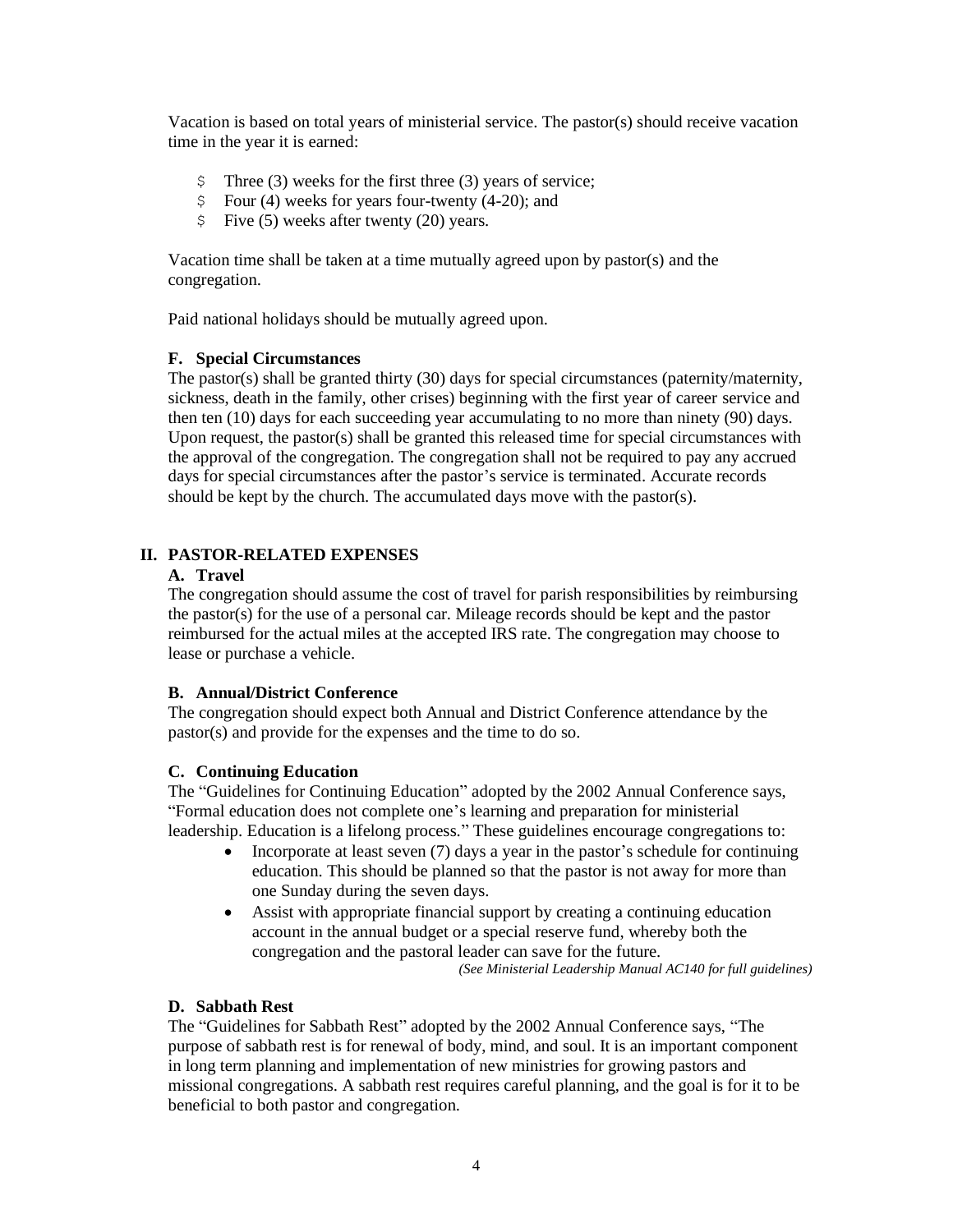The pastor may be granted a sabbath rest following four, five, six, or seven years of continuous ministry in the same congregation. The pastor's salary and benefits will continue during the sabbath rest. The congregation will provide for the ministry of the congregation while the pastor is away.

The sabbath rest is for three (3) weeks after four years, five (5) weeks after five years, seven (7) weeks after six years, nine (9) weeks after seven years. In addition, the pastor is entitled to his or her normal vacation annually. In many cases, the pastor may want to combine sabbath rest and vacation into one total period of time away.

Bi-vocational leaders are also eligible for a sabbath rest. It may be more difficult for these pastors and their congregations to agree on a sabbath rest, but it is well worth the effort. Their sabbath rest will need to take into account the congregational/pastoral agreement, and be prorated to satisfy the agreement.

The pastor is expected to remain with the congregation for at least one year following a sabbath rest."

*(See Ministerial Leadership Manual AC150 for entire guidelines.)*

#### **E. Professional Expenses**

Professional expenses that may be incurred should be negotiated.

#### **III. MOVING EXPENSES**

The congregation will pay for the expenses of moving the pastor/pastoral family into the congregation as mutually negotiated.

#### **IV. WORKERS COMPENSATION**

Congregations should participate in state workers compensation plans even where it is optional for churches.

### **V. CONNECTIONAL MINISTRIES AND RELATIONSHIPS**

Ordination is a calling of and for the whole church.

While little direct expense is involved, it is important that both the pastor(s) and the congregation discuss and agree on the number and types of ministry involvements beyond the immediate parish. Such ministries should include leadership roles in Annual Conference, Denominational, or District activities, camping programs, ecumenical organizations, and community involvements.

Special attention and support should be given by the congregation and the pastor to paying attention to nurturing peer relationships beyond the congregation, locally, district-wide, and denominationally. The well-being of the pastor (and pastoral family) depends upon the development and nurture of support groups and mentoring relationships between and among pastoral colleagues.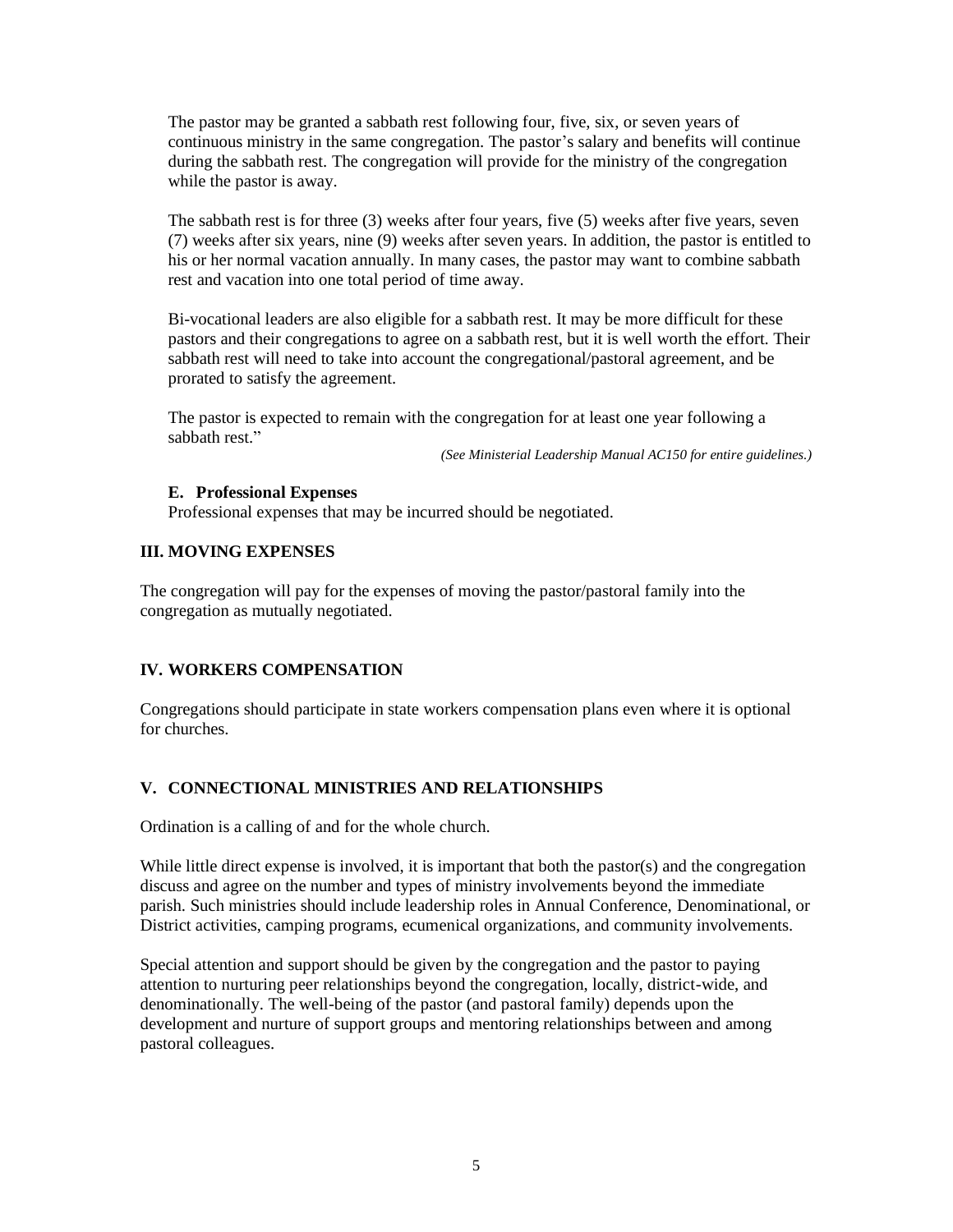#### **VI. ANNUAL REVIEW AND EVALUATION**

It is important for the pastor(s) and executive committee (or ministry committee) to negotiate a job description and to evaluate pastoral performance annually. This should be done as a shared review of the congregation's mission and ministry.

#### **VII. AUTHORITY FOR MINISTRY**

The authority for ordination granted by Annual Conference rests with the District Board. Therefore, all ordained ministers in the Church of the Brethren are granted their authority by their District Boards upon recommendation of their District Ministry Commissions. Persons who are not ordained in the Church of the Brethren need approval by the District Board to serve as pastors. All ordained ministers are accountable to their districts for their ministry.

Approved by Pastoral Compensation and Benefits Advisory Committee, 7/99 Revised 1/2000 Revised 10/2002 Revised 10/2003 Revised 10/2007 Revised 10/2009 Revised 10/2010 Revised 6/2017

> **Office of Ministry Church of the Brethren 1451 Dundee Avenue Elgin, Illinois 60120-1694**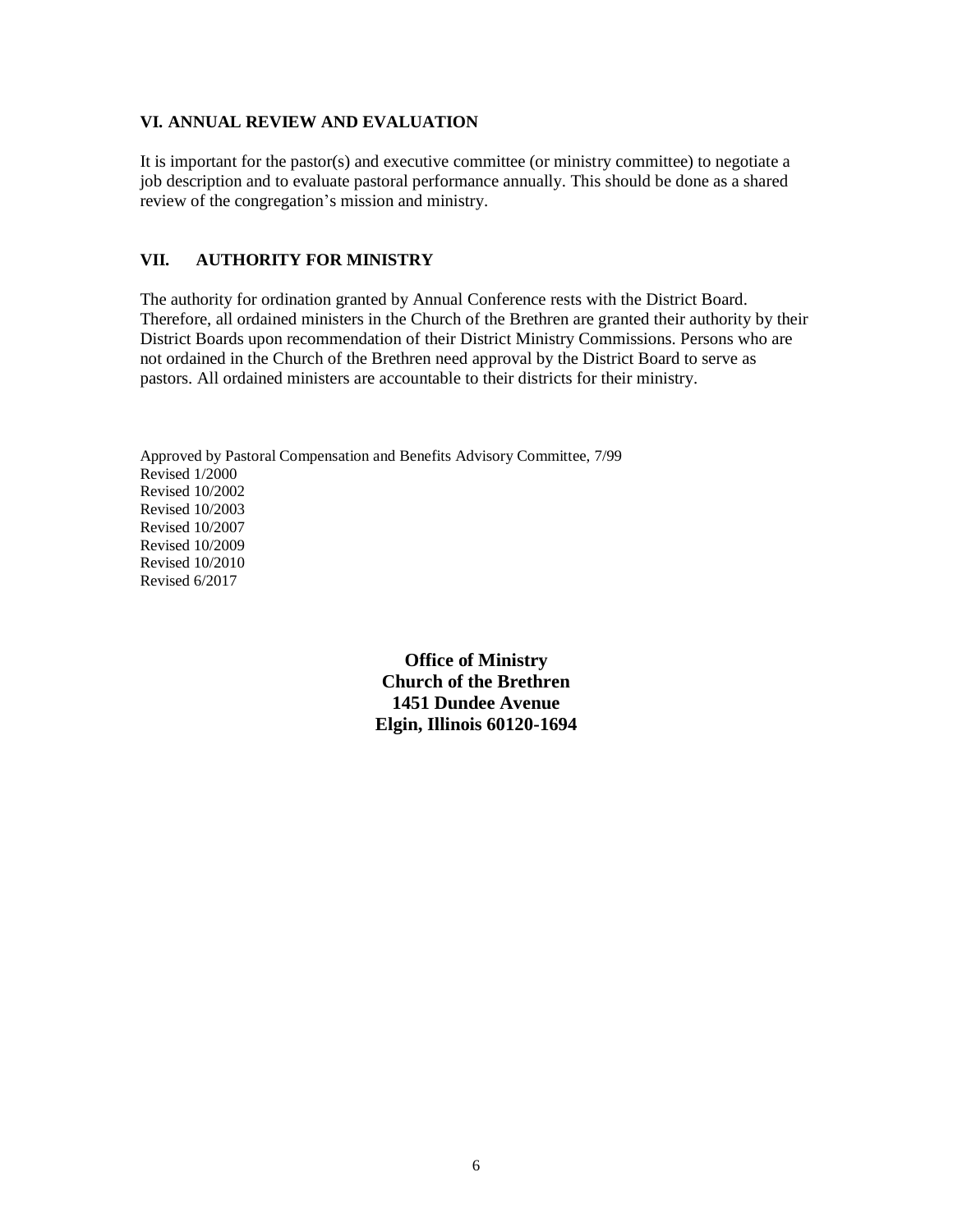- A. All congregations are encouraged to meet The Recommended Minimum Cash Salary figures. Congregations should then consider going above and beyond the minimum when weighing:
	- higher than average "cost of living" in various parts of the country
	- merit for outstanding pastoral leadership
	- acknowledgment of milestones and markers of ministerial service
	- evidence of application of growth in leadership through participation in continuing education events
- B. The Recommended Minimum Cash Salary assumes the pastor will pay parsonage utilities and the Self-Employment Tax.
- C. Implementation of the Affordable Care Act has changed the tax liability of insurance costs formerly paid by congregations and other denominational institutions for the pastor/family. For those pastors who are not eligible for reimbursable health plans, congregations are encouraged to supplement the base cash salary at a rate of ⅔ of the health care premium in order to be consistent with our recommended guideline of ⅔: ⅓ ratio. Note: while this will increase the income tax amount for the pastor, the amount will also increase the support of the pension.
- D. The three columns on the salary scale assume completion of denominational educational requirements as defined in the 2014 *Ministerial Leadership* paper.

The Brethren Academy for Ministerial Leadership offers three types of non-degree (certificate) training: TRIM (Training in Ministry), EFSM (Education for Shared Ministry) and ACTS (Academy Certified Training Systems)

Ministerial training in non-Brethren institutions should be of high quality, as determined by a District Ministry Commission, and it should always be supplemented by additional course work in Brethren life and thought.

**First salary column**: A Bachelor's degree from an accredited college, and the Master of Divinity degree (M.Div.) from an accredited seminary. The word accredited is important. If you are uncertain about an institution's accreditation, call one of the Brethren colleges, Bethany Theological Seminary, or the Office of Ministry.

An adjustment should be made for a Master's degree other than the M. Div. The Master of Arts in Theology (M.A.Th.), for example, is normally a two-year degree program, and it is not recommended as a ministerial degree. Additional course work would likely be in order for persons serving in the pastoral ministry.

**Second salary column**: Persons with a Bachelor's degree who have completed an approved nondegree ministerial training program comparable to one of the Brethren Academy programs.

**Third salary column**: Persons who do not have a Bachelor's degree, but have completed an approved non-degree ministerial training program comparable to one of the Brethren Academy programs.

- E. Those with the Doctor of Ministry (D. Min.) degree from an accredited seminary, add an additional 5% to the appropriate M. Div. figure.
- F. After 30 years of ministerial service, the congregation and pastor need to negotiate an annual increase in salary that reflects additional years of experience, education, and an annual cost of living increase.
- G. The mileage rate for parish work should be the figure established by the IRS.

Pastoral Compensation & Benefits Advisory Committee Office of Ministry 1451 Dundee Avenue Elgin, Illinois 60120-1694

Revised: July 2018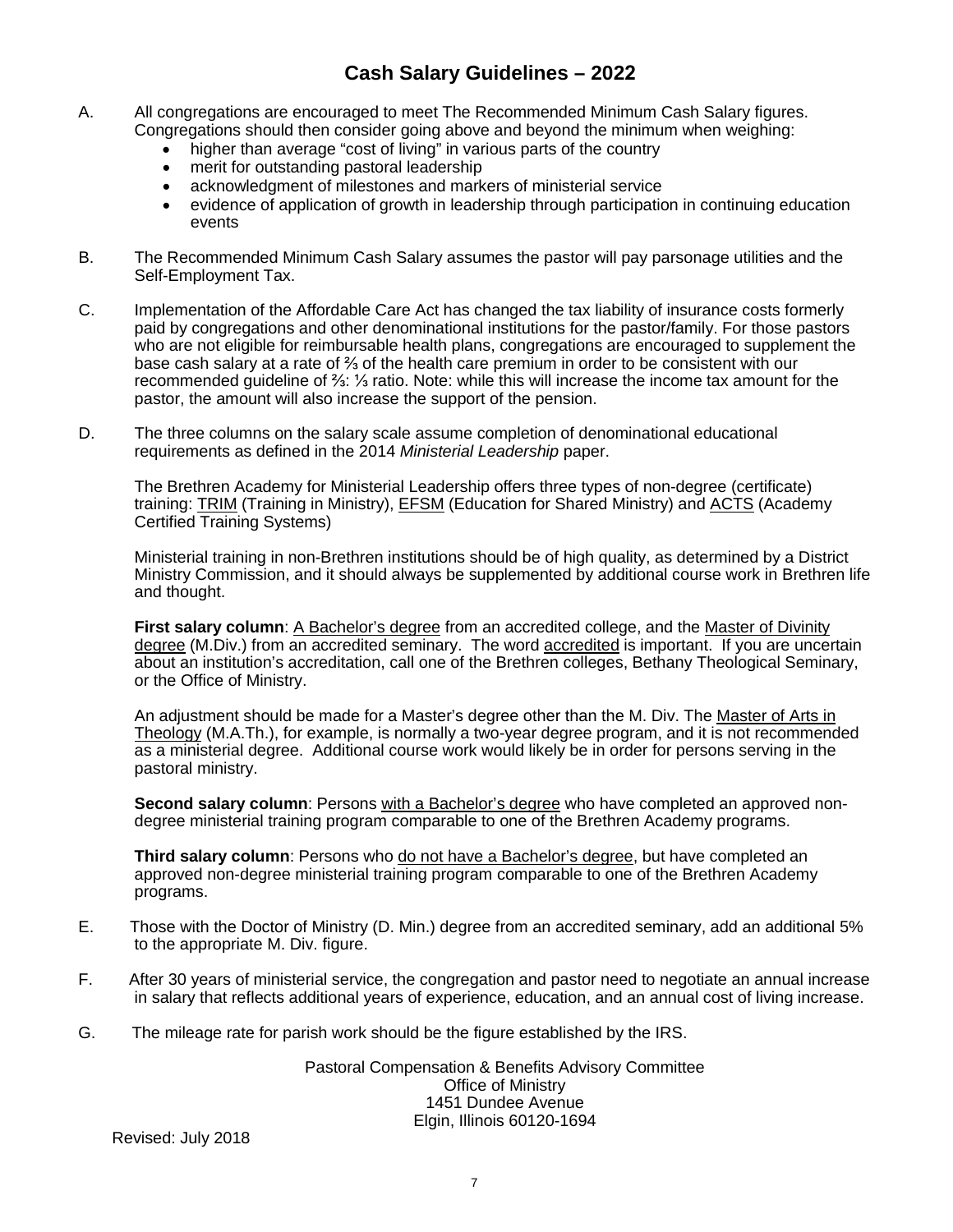These recommended figures represent an increase in salary for each year of experience plus a cost of living increase for 2022 of 2% (two percent). After thirty (30) years of service, an annual increase in salary should be negotiated (See Letter F on other side). The salary table should be prorated for parttime ministry.

| <b>Years of</b><br><b>Service</b> | <b>Master of Divinity</b><br><b>Degree</b> | <b>Bachelor &amp; Approved</b><br><b>Ministry Training</b> | No Bachelor & Approved<br><b>Ministry Training</b> |
|-----------------------------------|--------------------------------------------|------------------------------------------------------------|----------------------------------------------------|
| $\boldsymbol{0}$                  | \$41,686                                   | \$35,354                                                   | \$30,796                                           |
| $\mathbf{1}$                      | \$43,357                                   | \$36,771                                                   | \$32,026                                           |
| $\overline{c}$                    | \$45,089                                   | \$38,246                                                   | \$33,306                                           |
| $\overline{\overline{3}}$         | \$46,897                                   | \$39,772                                                   | \$34,639                                           |
| $\overline{4}$                    | \$48,768                                   | \$41,364                                                   | \$36,027                                           |
| 5                                 | \$50,718                                   | \$43,015                                                   | \$37,473                                           |
| 6                                 | \$52,241                                   | \$44,306                                                   | \$38,590                                           |
| $\boldsymbol{7}$                  | \$53,809                                   | \$45,636                                                   | \$39,750                                           |
| 8                                 | \$55,424                                   | \$47,003                                                   | \$40,943                                           |
| 9                                 | \$57,083                                   | \$48,414                                                   | \$42,171                                           |
| 10                                | \$58,796                                   | \$49,867                                                   | \$43,436                                           |
| 11                                | \$59,972                                   | \$50,867                                                   | \$44,305                                           |
| 12                                | \$61,170                                   | \$51,883                                                   | \$45,190                                           |
| 13                                | \$62,397                                   | \$52,920                                                   | \$46,098                                           |
| 14                                | \$63,640                                   | \$53,979                                                   | \$47,017                                           |
| 15                                | \$64,920                                   | \$55,060                                                   | \$47,959                                           |
| 16                                | \$65,567                                   | \$55,606                                                   | \$48,440                                           |
| 17                                | \$66,224                                   | \$56,166                                                   | \$48,924                                           |
| 18                                | \$66,883                                   | \$56,728                                                   | \$49,410                                           |
| 19                                | \$67,553                                   | \$57,292                                                   | \$49,904                                           |
| 20                                | \$68,226                                   | \$57,868                                                   | \$50,403                                           |
| 21                                | \$68,911                                   | \$58,447                                                   | \$50,904                                           |
| 22                                | \$69,600                                   | \$59,031                                                   | \$51,414                                           |
| 23                                | \$70,295                                   | \$59,620                                                   | \$51,928                                           |
| 24                                | \$70,996                                   | \$60,217                                                   | \$52,449                                           |
| 25                                | \$71,709                                   | \$60,822                                                   | \$52,973                                           |
| 26                                | \$72,423                                   | \$61,426                                                   | \$53,501                                           |
| 27                                | \$73,147                                   | \$62,042                                                   | \$54,041                                           |
| 28                                | \$73,879                                   | \$62,663                                                   | \$54,578                                           |
| 29                                | \$74,619                                   | \$63,289                                                   | \$55,124                                           |
| 30                                | \$75,368                                   | \$63,921                                                   | \$55,677                                           |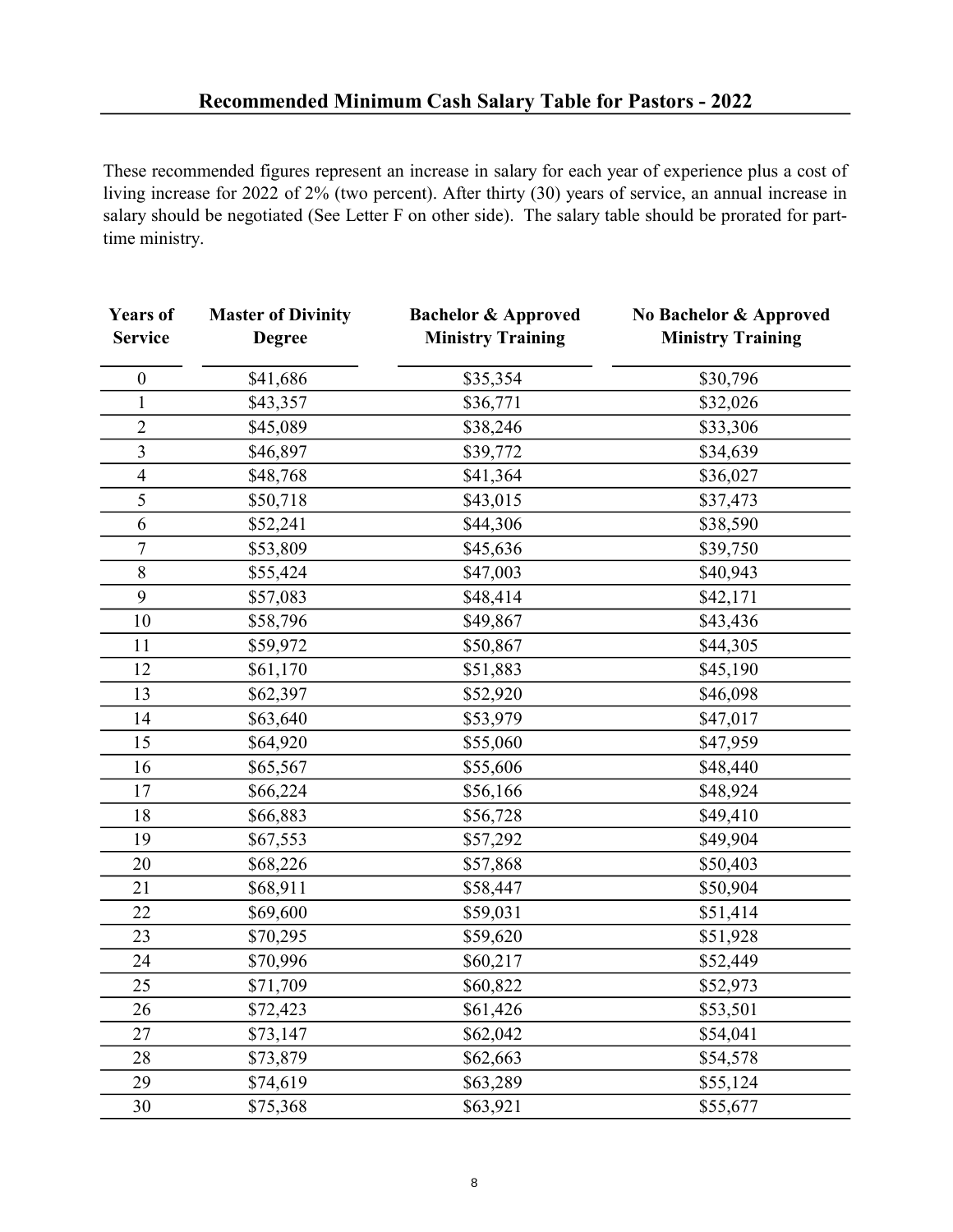## **RENEWAL AGREEMENT FOR PASTOR AND CONGREGATION Church of the Brethren**

| This <b>Renewal</b> agreement between the                                                                 | Church of the Brethren and                                                                                                                                                                                                                                                                      |
|-----------------------------------------------------------------------------------------------------------|-------------------------------------------------------------------------------------------------------------------------------------------------------------------------------------------------------------------------------------------------------------------------------------------------|
| its<br>(Pastor, Associate Pastor, etc.)                                                                   |                                                                                                                                                                                                                                                                                                 |
| is for the calendar year ________________. If the agreement is for a period other than the calendar year, |                                                                                                                                                                                                                                                                                                 |
| state the beginning and ending dates: from                                                                | $\mathfrak{g}$ to the set of $\mathfrak{g}$ and $\mathfrak{g}$ and $\mathfrak{g}$ are set of $\mathfrak{g}$ and $\mathfrak{g}$ are set of $\mathfrak{g}$ and $\mathfrak{g}$ are set of $\mathfrak{g}$ and $\mathfrak{g}$ are set of $\mathfrak{g}$ and $\mathfrak{g}$ are set of $\mathfrak{g}$ |

## **1. TERMS OF CALL TO SERVICE**

The terms of call to service shall be as stated in the original **Start-Up** agreement between the Pastor and the congregation. Any change in the terms shall be mutually negotiated between the pastor and congregation. Major changes shall be made in consultation with district executive staff and may necessitate the completion of a new start-up agreement. Ninety (90) days notice shall be given in the event of reduction in service

### **2. FINANCIAL TERMS**

**Consult the "Guidelines for Pastors' Salaries and Benefits" at http://www.brethren.org/ ministryoffice/documents/guidelines-pastor-salary-benefit.pdf for assistance in completing all sections below. The Recommended Minimum Cash Salary Table for Pastors is available at http://www.brethren.org/ministryoffice.** 

**A renewal agreement shall be completed annually and a copy submitted to the District office.** 

#### **A. COMPENSATION**

#### 1. **Cash Salary:**

| The amount from the Salary Table at _______ years of experience: \$                                                                                                                         |                                             |
|---------------------------------------------------------------------------------------------------------------------------------------------------------------------------------------------|---------------------------------------------|
| If part time, the prorated amount at ________ - time ministry:                                                                                                                              | $\sim$                                      |
| Amount above and beyond Salary Table:                                                                                                                                                       | <u> 1980 - Jan Samuel Barbara, martin d</u> |
| Supplemental Income:                                                                                                                                                                        |                                             |
| Beginning _____________(date), the congregation shall pay the Pastor a salary of:                                                                                                           |                                             |
|                                                                                                                                                                                             |                                             |
| (Amount of cash salary designated for housing, utilities & furnishings: \$<br>2. Housing:<br>a. The congregation will provide a housing allowance of:<br>b. In lieu of a housing allowance: |                                             |
| the congregation will provide the use of a parsonage with a fair rental value of:<br>$\bullet$                                                                                              |                                             |
|                                                                                                                                                                                             |                                             |
| the Housing Fund contribution (see Guidelines) by the congregation will be:<br>$\bullet$                                                                                                    |                                             |
|                                                                                                                                                                                             |                                             |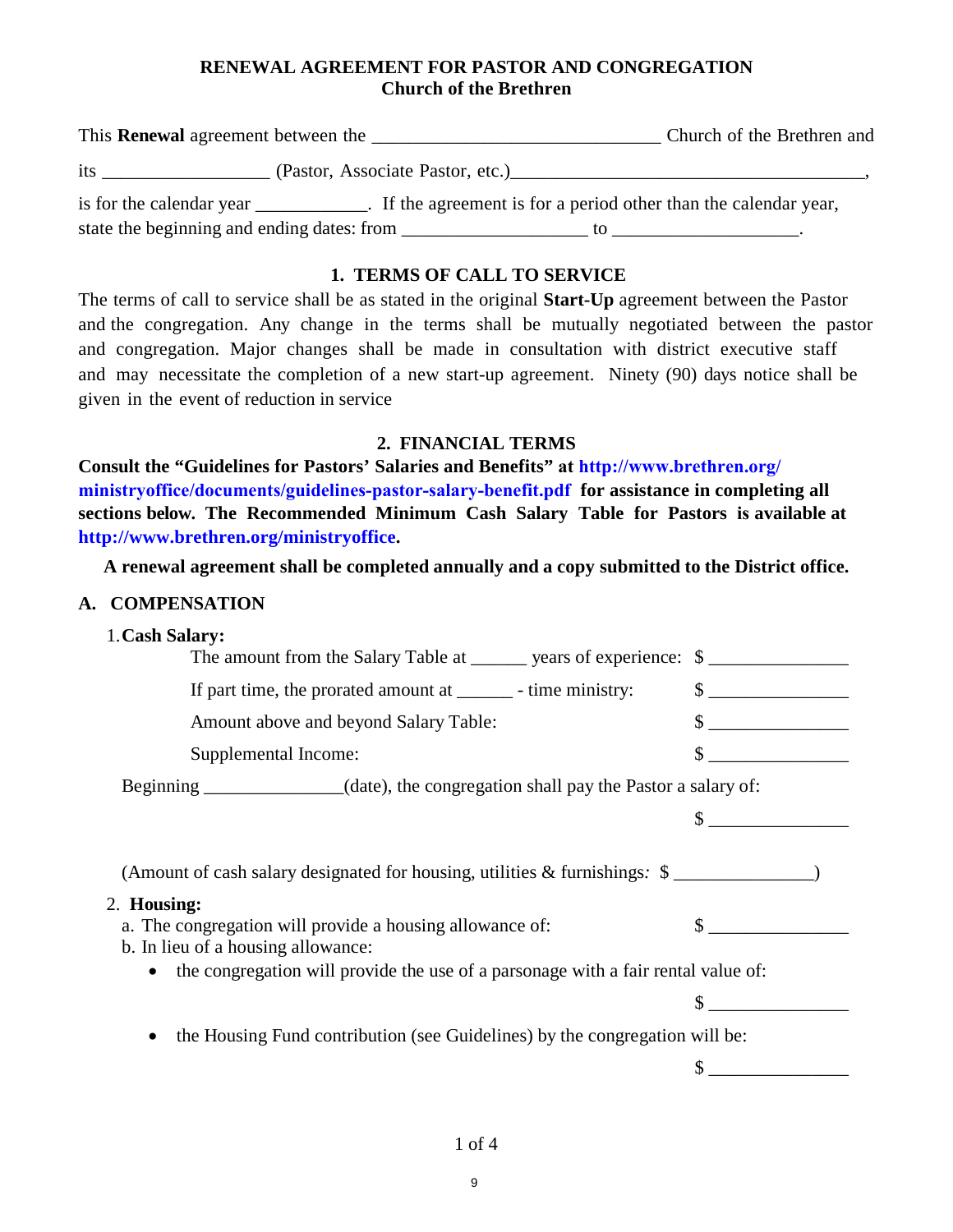#### 3. **Pension Benefits:**

The contributions to the plan maintained by the Brethren Benefit Trust should be the following:

- Congregation's contribution to pastor's pension plan  $(11\%)$  \$
- Congregation's contribution to Church Worker's Assistance Plan (1%) \$
- Pastor's contribution to pension plan  $(4\%)$  \$

## 4. **Insurance Benefits: Enter \$0.00 or NA if benefit is not offered or pastor does not enroll in benefit.**

|                                                                 | Congregation's Share     |                                                                                                                                                                                                                                                                                                                                                                     | $\begin{picture}(20,10) \put(0,0){\vector(1,0){100}} \put(15,0){\vector(1,0){100}} \put(15,0){\vector(1,0){100}} \put(15,0){\vector(1,0){100}} \put(15,0){\vector(1,0){100}} \put(15,0){\vector(1,0){100}} \put(15,0){\vector(1,0){100}} \put(15,0){\vector(1,0){100}} \put(15,0){\vector(1,0){100}} \put(15,0){\vector(1,0){100}} \put(15,0){\vector(1,0){100}} \$                                                                                                                                                                                                   |
|-----------------------------------------------------------------|--------------------------|---------------------------------------------------------------------------------------------------------------------------------------------------------------------------------------------------------------------------------------------------------------------------------------------------------------------------------------------------------------------|-----------------------------------------------------------------------------------------------------------------------------------------------------------------------------------------------------------------------------------------------------------------------------------------------------------------------------------------------------------------------------------------------------------------------------------------------------------------------------------------------------------------------------------------------------------------------|
|                                                                 | Pastor's Share           | $\begin{picture}(20,10) \put(0,0){\line(1,0){10}} \put(15,0){\line(1,0){10}} \put(15,0){\line(1,0){10}} \put(15,0){\line(1,0){10}} \put(15,0){\line(1,0){10}} \put(15,0){\line(1,0){10}} \put(15,0){\line(1,0){10}} \put(15,0){\line(1,0){10}} \put(15,0){\line(1,0){10}} \put(15,0){\line(1,0){10}} \put(15,0){\line(1,0){10}} \put(15,0){\line(1$                 |                                                                                                                                                                                                                                                                                                                                                                                                                                                                                                                                                                       |
|                                                                 |                          |                                                                                                                                                                                                                                                                                                                                                                     |                                                                                                                                                                                                                                                                                                                                                                                                                                                                                                                                                                       |
| Health Savings Account Provider: Congregation's Contribution \$ |                          |                                                                                                                                                                                                                                                                                                                                                                     |                                                                                                                                                                                                                                                                                                                                                                                                                                                                                                                                                                       |
|                                                                 | Pastor's Contribution \$ |                                                                                                                                                                                                                                                                                                                                                                     |                                                                                                                                                                                                                                                                                                                                                                                                                                                                                                                                                                       |
|                                                                 |                          |                                                                                                                                                                                                                                                                                                                                                                     |                                                                                                                                                                                                                                                                                                                                                                                                                                                                                                                                                                       |
| Long-term Disability Provider: Congregation's Share             |                          |                                                                                                                                                                                                                                                                                                                                                                     | $\overline{\mathcal{S}}$ $\overline{\mathcal{S}}$                                                                                                                                                                                                                                                                                                                                                                                                                                                                                                                     |
|                                                                 | Pastor's Share           | $\frac{1}{2}$                                                                                                                                                                                                                                                                                                                                                       |                                                                                                                                                                                                                                                                                                                                                                                                                                                                                                                                                                       |
|                                                                 |                          |                                                                                                                                                                                                                                                                                                                                                                     |                                                                                                                                                                                                                                                                                                                                                                                                                                                                                                                                                                       |
|                                                                 |                          |                                                                                                                                                                                                                                                                                                                                                                     | $\overline{\phantom{a}}$ \$                                                                                                                                                                                                                                                                                                                                                                                                                                                                                                                                           |
|                                                                 | Pastor's Share           | $\begin{picture}(20,10) \put(0,0){\vector(1,0){100}} \put(15,0){\vector(1,0){100}} \put(15,0){\vector(1,0){100}} \put(15,0){\vector(1,0){100}} \put(15,0){\vector(1,0){100}} \put(15,0){\vector(1,0){100}} \put(15,0){\vector(1,0){100}} \put(15,0){\vector(1,0){100}} \put(15,0){\vector(1,0){100}} \put(15,0){\vector(1,0){100}} \put(15,0){\vector(1,0){100}} \$ |                                                                                                                                                                                                                                                                                                                                                                                                                                                                                                                                                                       |
| Dental Provider:                                                |                          |                                                                                                                                                                                                                                                                                                                                                                     |                                                                                                                                                                                                                                                                                                                                                                                                                                                                                                                                                                       |
|                                                                 | Congregation's Share     |                                                                                                                                                                                                                                                                                                                                                                     | $\qquad \qquad \bullet$                                                                                                                                                                                                                                                                                                                                                                                                                                                                                                                                               |
|                                                                 | Pastor's Share           | $\begin{picture}(20,20) \put(0,0){\line(1,0){10}} \put(15,0){\line(1,0){10}} \put(15,0){\line(1,0){10}} \put(15,0){\line(1,0){10}} \put(15,0){\line(1,0){10}} \put(15,0){\line(1,0){10}} \put(15,0){\line(1,0){10}} \put(15,0){\line(1,0){10}} \put(15,0){\line(1,0){10}} \put(15,0){\line(1,0){10}} \put(15,0){\line(1,0){10}} \put(15,0){\line(1$                 |                                                                                                                                                                                                                                                                                                                                                                                                                                                                                                                                                                       |
| Vision Provider:                                                |                          |                                                                                                                                                                                                                                                                                                                                                                     |                                                                                                                                                                                                                                                                                                                                                                                                                                                                                                                                                                       |
|                                                                 | Congregation's Share     |                                                                                                                                                                                                                                                                                                                                                                     | $\begin{array}{c} \n \text{\bf $s$} \begin{array}{c} \text{\bf \textcolor{red}{\bf \textcolor{red}{\bf \textcolor{red}{\bf \textcolor{red}{\bf \textcolor{red}{\bf \textcolor{red}{\bf \textcolor{red}{\bf \textcolor{red}{\bf \textcolor{red}{\bf \textcolor{red}{\bf \textcolor{red}{\bf \textcolor{red}{\bf \textcolor{red}{\bf \textcolor{red}{\bf \textcolor{red}{\bf \textcolor{red}{\bf \textcolor{red}{\bf \textcolor{red}{\bf \textcolor{blue}{\bf \textcolor{blue}{\bf \textcolor{blue}{\bf \textcolor{blue}{\bf \textcolor{blue}{\bf \textcolor{blue}{\bf$ |
|                                                                 | Pastor's Share           | $\frac{\text{S}}{\text{S}}$                                                                                                                                                                                                                                                                                                                                         |                                                                                                                                                                                                                                                                                                                                                                                                                                                                                                                                                                       |
| Long Term Care Provider:                                        |                          |                                                                                                                                                                                                                                                                                                                                                                     |                                                                                                                                                                                                                                                                                                                                                                                                                                                                                                                                                                       |
|                                                                 | Congregation's Share     |                                                                                                                                                                                                                                                                                                                                                                     | $\begin{picture}(20,10) \put(0,0){\vector(1,0){100}} \put(15,0){\vector(1,0){100}} \put(15,0){\vector(1,0){100}} \put(15,0){\vector(1,0){100}} \put(15,0){\vector(1,0){100}} \put(15,0){\vector(1,0){100}} \put(15,0){\vector(1,0){100}} \put(15,0){\vector(1,0){100}} \put(15,0){\vector(1,0){100}} \put(15,0){\vector(1,0){100}} \put(15,0){\vector(1,0){100}} \$                                                                                                                                                                                                   |
|                                                                 | Pastor's Share           | $\frac{1}{1}$                                                                                                                                                                                                                                                                                                                                                       |                                                                                                                                                                                                                                                                                                                                                                                                                                                                                                                                                                       |
| <b>TOTAL COMPENSATION</b>                                       |                          |                                                                                                                                                                                                                                                                                                                                                                     | \$                                                                                                                                                                                                                                                                                                                                                                                                                                                                                                                                                                    |

## **B. TIME OFF**

## 1.**Day Off:**

- Not applicable for part-time positions
- Full time positions: \_\_\_\_\_\_\_\_\_\_\_\_\_\_\_ shall be the pastor's day off each week except for crisis ministry. An additional half day per week shall be at the pastor's discretion.
- 2. **Vacation:** The Pastor shall receive weeks of vacation as per this agreement.

(The Pastor is credited with \_\_\_\_\_\_\_\_\_\_ years of pastoral service.)

#### 2 of 4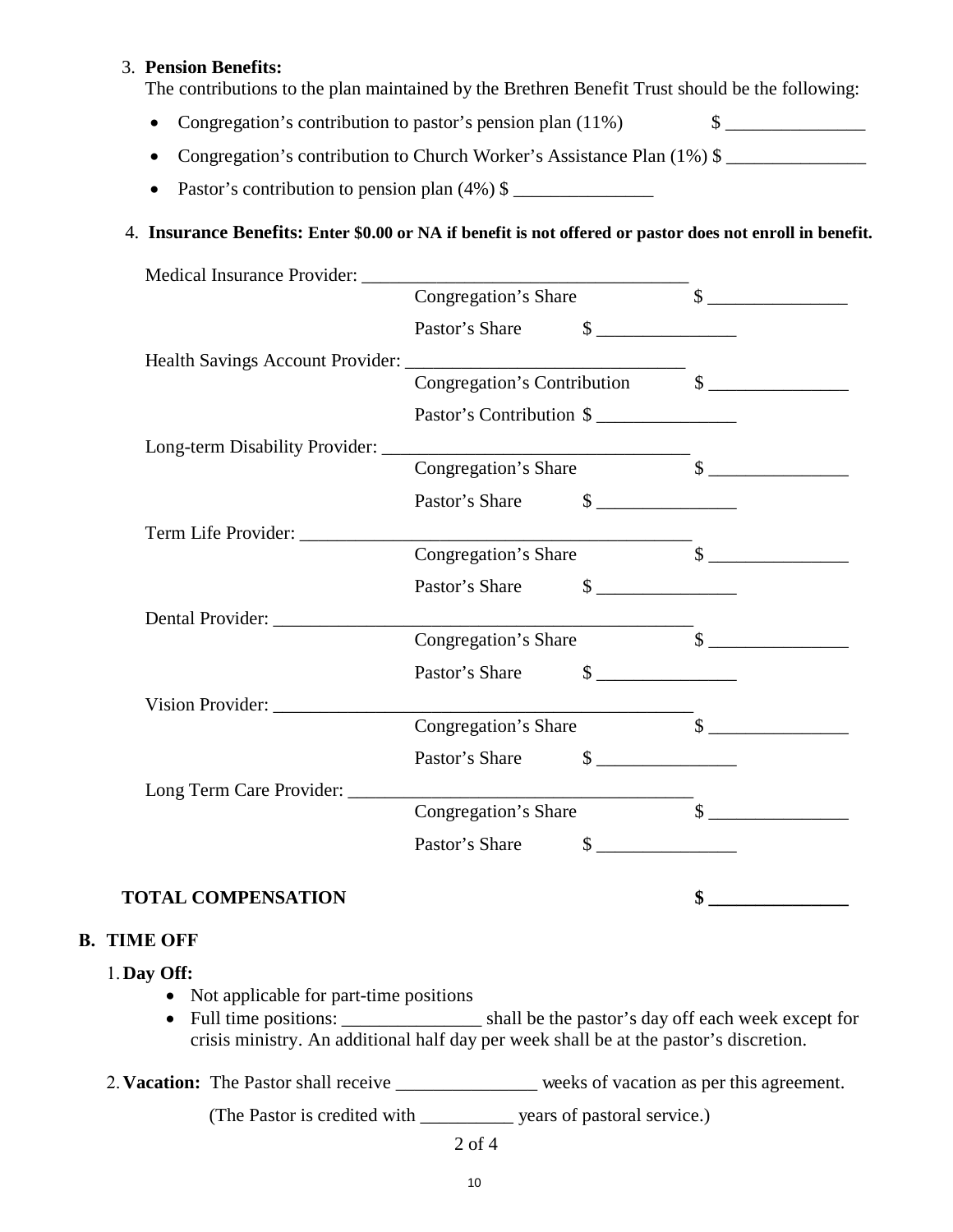| The following national holidays are considered paid days off and are in addition to<br>the regular day off each week: |                                                                                                                                                                                                                                                                                                                                                                                                                                                                                                                                                                                                                                                                                                                                                                                                                                                                                                                                                                                                                                                                         |  |
|-----------------------------------------------------------------------------------------------------------------------|-------------------------------------------------------------------------------------------------------------------------------------------------------------------------------------------------------------------------------------------------------------------------------------------------------------------------------------------------------------------------------------------------------------------------------------------------------------------------------------------------------------------------------------------------------------------------------------------------------------------------------------------------------------------------------------------------------------------------------------------------------------------------------------------------------------------------------------------------------------------------------------------------------------------------------------------------------------------------------------------------------------------------------------------------------------------------|--|
|                                                                                                                       |                                                                                                                                                                                                                                                                                                                                                                                                                                                                                                                                                                                                                                                                                                                                                                                                                                                                                                                                                                                                                                                                         |  |
|                                                                                                                       |                                                                                                                                                                                                                                                                                                                                                                                                                                                                                                                                                                                                                                                                                                                                                                                                                                                                                                                                                                                                                                                                         |  |
|                                                                                                                       |                                                                                                                                                                                                                                                                                                                                                                                                                                                                                                                                                                                                                                                                                                                                                                                                                                                                                                                                                                                                                                                                         |  |
|                                                                                                                       | $\mathbb{S}$                                                                                                                                                                                                                                                                                                                                                                                                                                                                                                                                                                                                                                                                                                                                                                                                                                                                                                                                                                                                                                                            |  |
|                                                                                                                       | $\frac{\text{S}}{\text{S}}$                                                                                                                                                                                                                                                                                                                                                                                                                                                                                                                                                                                                                                                                                                                                                                                                                                                                                                                                                                                                                                             |  |
|                                                                                                                       |                                                                                                                                                                                                                                                                                                                                                                                                                                                                                                                                                                                                                                                                                                                                                                                                                                                                                                                                                                                                                                                                         |  |
|                                                                                                                       |                                                                                                                                                                                                                                                                                                                                                                                                                                                                                                                                                                                                                                                                                                                                                                                                                                                                                                                                                                                                                                                                         |  |
|                                                                                                                       |                                                                                                                                                                                                                                                                                                                                                                                                                                                                                                                                                                                                                                                                                                                                                                                                                                                                                                                                                                                                                                                                         |  |
|                                                                                                                       |                                                                                                                                                                                                                                                                                                                                                                                                                                                                                                                                                                                                                                                                                                                                                                                                                                                                                                                                                                                                                                                                         |  |
|                                                                                                                       |                                                                                                                                                                                                                                                                                                                                                                                                                                                                                                                                                                                                                                                                                                                                                                                                                                                                                                                                                                                                                                                                         |  |
|                                                                                                                       | $\sim$                                                                                                                                                                                                                                                                                                                                                                                                                                                                                                                                                                                                                                                                                                                                                                                                                                                                                                                                                                                                                                                                  |  |
|                                                                                                                       |                                                                                                                                                                                                                                                                                                                                                                                                                                                                                                                                                                                                                                                                                                                                                                                                                                                                                                                                                                                                                                                                         |  |
|                                                                                                                       | <b>4. Special Circumstances:</b> The Pastor has accumulated __________ paid days for special circumstances<br>from prior service.<br><b>C. PASTOR-RELATED EXPENSES</b><br>1. Travel for Church Work:<br>(Reimbursement is based on mileage actually driven for church work at the prevailing IRS rate.<br>Travel between the Pastor's home and the church office is personal expense.)<br><b>2. Annual/District Conferences:</b><br><b>3. Continuing Education:</b><br>Annual Conference Guidelines for Continuing Education recommend at least 7 days<br>per calendar year including one Sunday for full time ministry<br><b>4. Sabbath Rest</b><br>A period of Sabbath rest has been negotiated for the calendar year _______: \$<br>Based upon the Annual Conference Guidelines for Sabbath Rest we have agreed<br>upon _____________ weeks after ______________ years.<br>5. Professional Expense Account on actual cost basis to cover the following: \$<br>6. Workers' Compensation will be provided by the congregation.<br><b>Total Pastor-Related Expenses</b> |  |

3 of 4